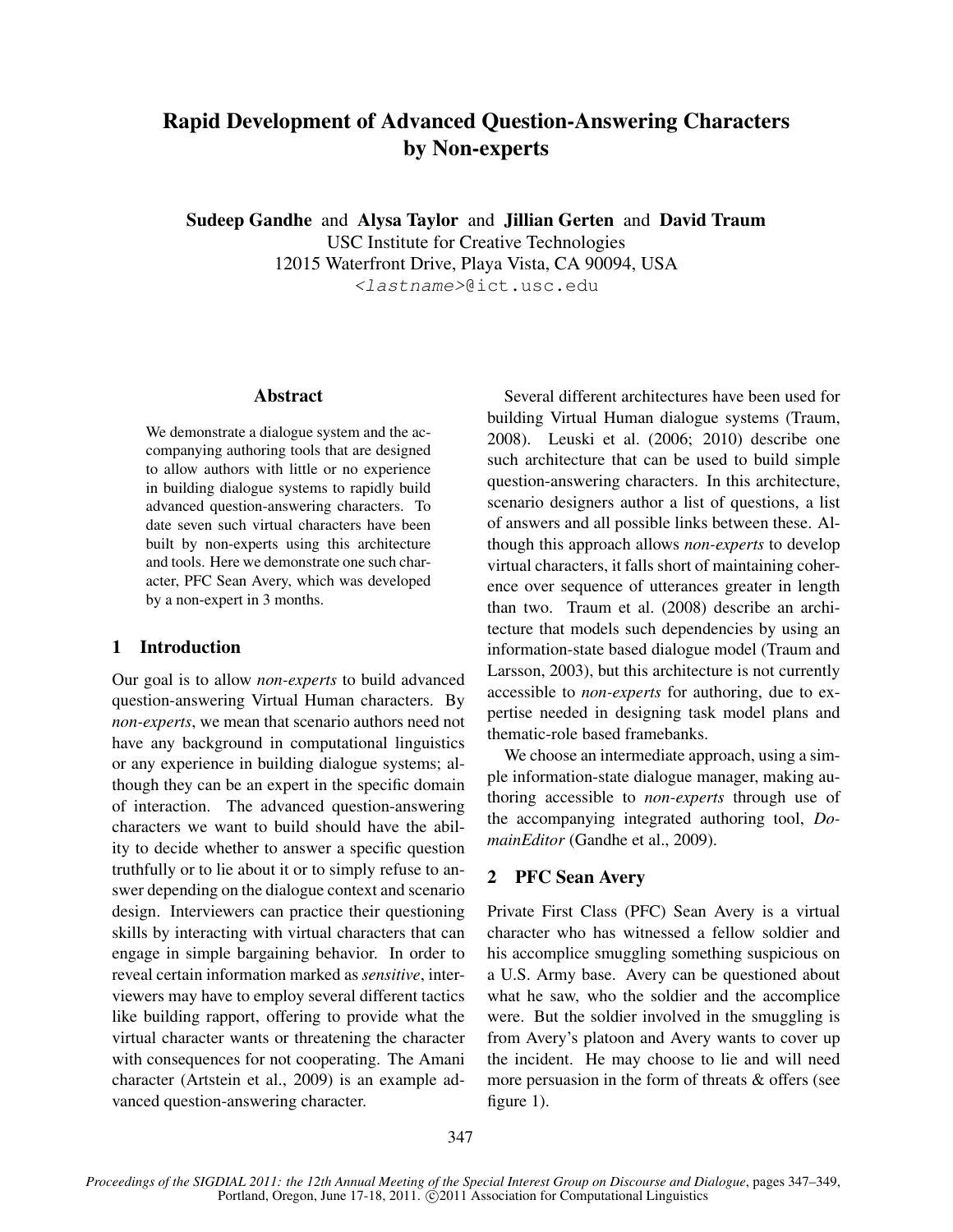| <b>Player</b>        | ynq                 | Are you Sean Avery?                                                                               |
|----------------------|---------------------|---------------------------------------------------------------------------------------------------|
| Avery                | yes                 | Yes                                                                                               |
| Avery                | assert              | My name is PFC Sean Avery.                                                                        |
| <b>Player</b> whq    |                     | Tell me what you saw.                                                                             |
| Avery                | assert              | The soldier got out of the car and took a<br>package from the back seat.                          |
| <b>Player</b> whq    |                     | Do you know who the soldier was?                                                                  |
| Avery                | assert-<br>lie      | I have no clue what the soldier's name is.                                                        |
| <b>Player</b> threat |                     | If you don't tell me your privileges will be<br>revoked.                                          |
| Avery                | response-<br>threat | I don't want to be on restriction                                                                 |
| <b>Player</b> whq    |                     | Who was the soldier?                                                                              |
| Avery                | assert              | The soldier's name is Ryan Benton.                                                                |
| <b>Player</b> whq    |                     | Tell me more about the soldier.                                                                   |
| Avery                | assert              | The PFC is in my platoon and one of my<br>closest friends.                                        |
| <b>Player</b>        | whq                 | What was inside the package?                                                                      |
| Avery                | assert              | He was carrying a puppy.                                                                          |
| <b>Player</b> whq    |                     | What was inside the package?                                                                      |
| Avery                | self-<br>repeat     | As I said earlier,                                                                                |
| Avery                | assert              | suspicious package contained<br>The<br>a<br>puppy.                                                |
| <b>Player</b> whq    |                     | Whose idea was it to smuggle the puppy<br>on the base.                                            |
| Avery                | elicit-<br>offer    | Will you give the soldier a less severe pun-<br>ishment if I talk?                                |
| <b>Player</b> accept |                     | yes                                                                                               |
| Avery                | response-<br>offer  | That's comforting, I wouldn't want him to<br>get thrown off base or anything.                     |
| Avery                | assert              | I think the soldier told his girlfriend it<br>wouldn't be a big deal to sneak a puppy<br>on base. |

Figure 1: A sample dialogue with PFC Sean Avery character. *Player* refers to the human trainee.

### 3 Authoring Process

The authoring process for such characters has two phases. The first phase is a top-down process which begins with defining the character's domain knowledge using the authoring tool, *DomainEditor* (See Figure 2). The basic unit of domain knowledge is an <*object*, *attribute*, *value*> triple. DomainEditor automatically generates all relevant Dialogue Acts (DAs) following a dialogue act schema. The default schema was authored by experts specifically



Figure 2: DomainEditor: An Integrated Authoring tool for designing the conversational domain, and specifying the utterances that map to various dialogue acts.

for tactical questioning, but can be easily tailored to add different types of DAs for other scenarios. Each DA has a detailed XML representation and a pseudo-natural language gloss generated using templates. E.g. a template like "*Attribute* of *Object* is *Value*" for an *assert* dialogue act type. The growth in number of DAs represents the growth in character's domain knowledge (See figure 3). Our experience with several non-expert authors is that the domain reaches a stable level relatively early. Most of the domain authoring occurs during this phase. Scenario designers author one or two utterances for each of the character's DAs and substantially more examples for player's DAs in order to ensure robust NLU performance. These utterances are used as training data for NLU and NLG.

The second phase is a bottom-up phase which involves collecting a dialogue corpus by having volunteers interview the virtual character that has been built. The utterances from this corpus can then be annotated with the most appropriate DA. This second phase is responsible for a rapid growth in player utterances. It can also lead to minor domain expansion and small increase in character utterances, as needed to cover gaps found in the domain knowledge.

## 4 System Architecture

Figure 4 depicts the architecture for our dialogue system. CMU pocketsphinx<sup>1</sup> is used for speech

<sup>1</sup> http://cmusphinx.sourceforge.net/